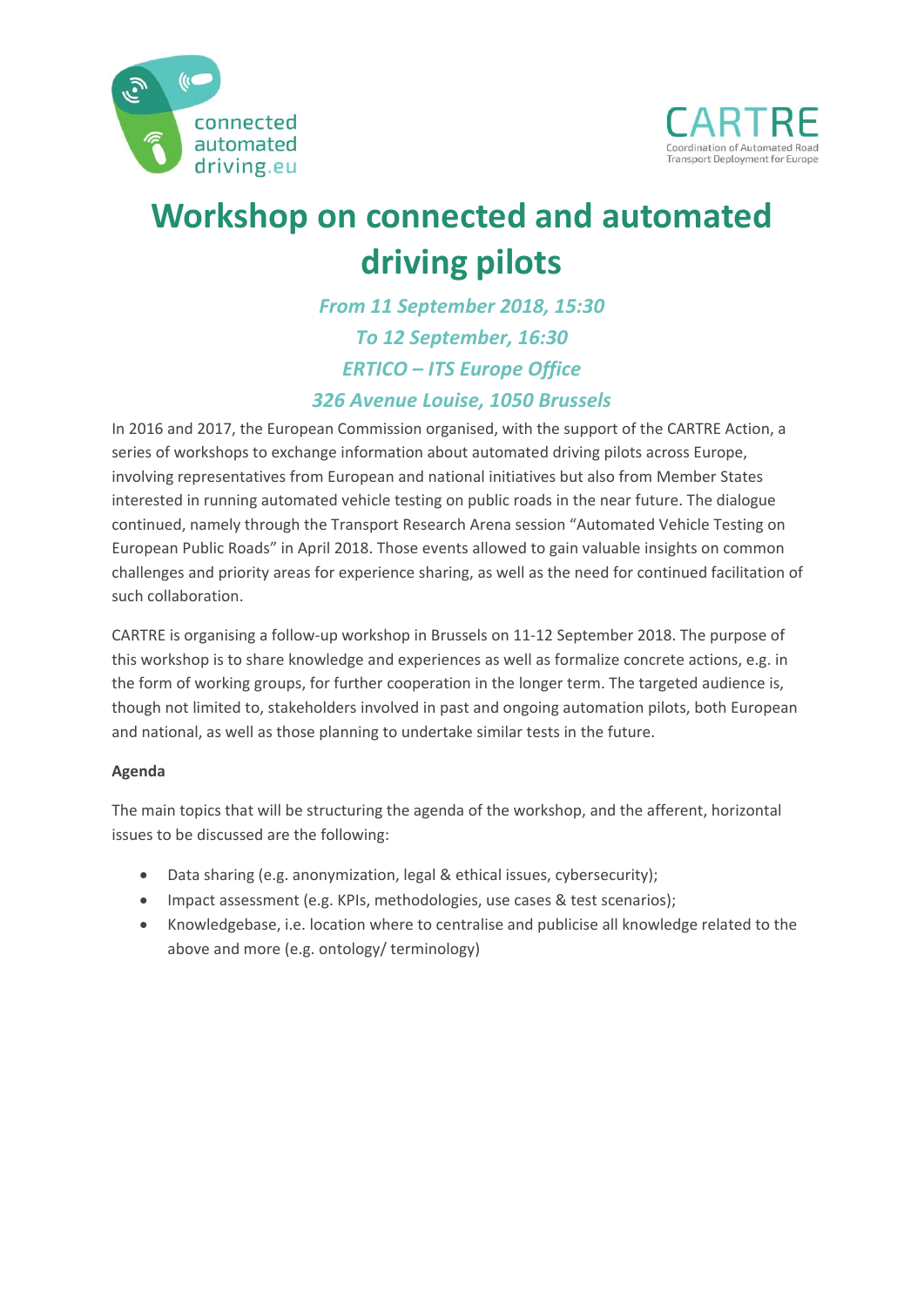



## **Agenda 11 September 2018**

| No.            | <b>Thema</b>                                                                                                                                              | <b>Start</b> | <b>Duration</b> |
|----------------|-----------------------------------------------------------------------------------------------------------------------------------------------------------|--------------|-----------------|
| $\mathbf{1}$   | Welcome & tour de table                                                                                                                                   | 15:30        | 30              |
| $\overline{2}$ | Introduction: CARTRE Contribution to the STRIA Roadmap<br>Stephane Dreher, ERTICO                                                                         | 16:00        | 15              |
| 3              | Focus of workshop and Lessons learned from previous work<br>Armin Gräter, BMW / Julie Castermans, ERTICO                                                  | 16:15        | 30              |
|                | <b>Break</b>                                                                                                                                              | 16:45        | 15              |
| 4              | Overview of main topics for Day 2 and participating projects<br>Armin Gräter, BMW / Erik Svanberg, SAFER / Satu Innamaa, VTT / Stephane<br>Dreher, ERTICO | 17:00        | 60              |
| 5              | Prioritization of concrete topics in projects for day 2 (discussion)                                                                                      | 18:00        | 60              |
| 6              | Networking cocktail (@ERTICO)                                                                                                                             | 19:00        |                 |
|                | <b>End of Day 1</b>                                                                                                                                       |              |                 |

## **Agenda 12 September 2018**

| No.                     | <b>Thema</b>                                                                                          | <b>Start</b> | <b>Duration</b> |
|-------------------------|-------------------------------------------------------------------------------------------------------|--------------|-----------------|
| $\mathbf{1}$            | Introduction: summary of Day 1 discussion and presentation of Day 2<br>programme<br>Armin Gräter, BMW | 09:00        | 15              |
| $\overline{2}$          | <b>Plenary Presentation I: Topic "Data Exchange"</b><br>Erik Svanberg, SAFER                          | 09:15        | 30              |
| $\overline{\mathbf{3}}$ | Plenary Presentation II: Topic "Impact Assessment"<br>Satu Innamaa, VTT                               | 09:45        | 30              |
|                         | <b>Break</b>                                                                                          | 10:15        | 15              |
| $\overline{\mathbf{A}}$ | <b>Plenary Presentation III: Topic "Knowledgebase"</b><br>Stephane Dreher, ERTICO                     | 10:30        | 30              |
| 5                       | Open questions, preparation of break out sessions (discussion)                                        | 11:00        | 60              |
|                         | <b>Lunch</b>                                                                                          | 12:00        | 60              |
| 6                       | <b>Break outs on defined sub-topics</b>                                                               | 13:00        | 120             |